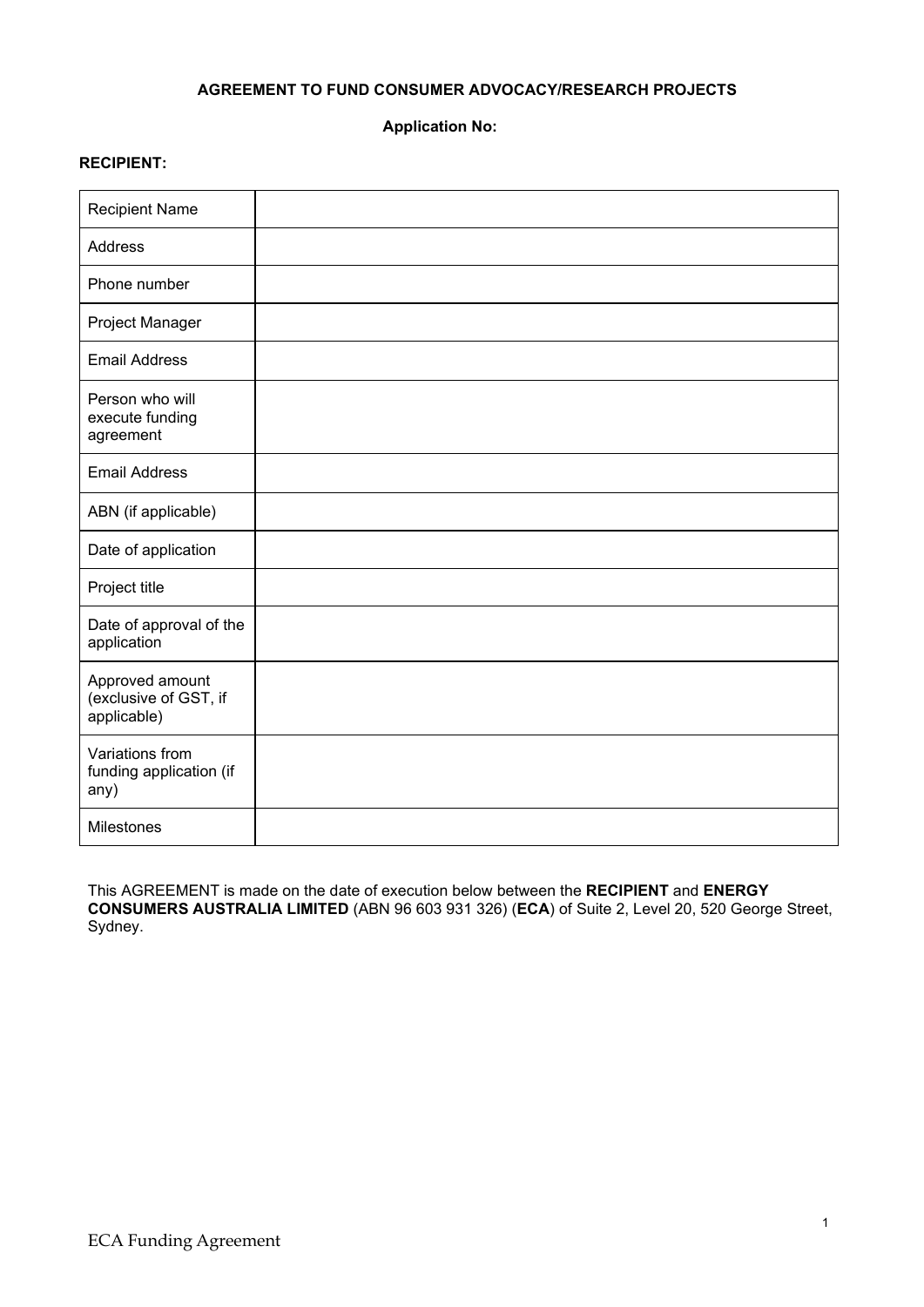### **RECITALS**

ECA is a national energy consumer advocacy body.

ECA's constitutional object is to promote the long-term interests of consumers of energy with respect to the price, quality, safety, reliability, and security of supply of energy services by providing and enabling strong, coordinated, collegiate evidence-based consumer advocacy on national energy market matters of strategic importance or material consequence for energy consumers, in particular for residential and small business customer. ECA works closely with energy consumers and consumer advocates to build knowledge, engage, and influence policy development and educate consumers on national energy market issues.

One of ECA's key functions is to make grants to fund consumer advocacy projects and research projects for the benefit of consumers of electricity or natural gas (or both).

The Recipient submitted an application to ECA for advocacy and/or research funding on the Date of Application, a copy of which is annexed to this Agreement and marked "A".

ECA approved the Application on the Date of Approval of the Application to fund the Approved Amount.

ECA proposes to enter into an Agreement with the Recipient to provide the Project Funds to the Recipient.

The Recipient has agreed to accept the Project Funds in accordance with the terms and conditions of this Agreement.

#### **OPERATIVE PROVISIONS**

### **1 Definitions and interpretation**

1.1 In this Agreement, terms defined in the table on the first page have the meaning given to them in the table, and except where the context otherwise requires:

"**Agreement"** means this Agreement including any annexures and Schedules attached to it.

**"Application"** means the application annexed to this Agreement and marked "A," forming part of the Agreement.

**"Business Consumer"** means a consumer that is not a Domestic Consumer.

**"Domestic Consumer"** means a domestic consumer as determined by ECA or in any guidelines issued by ECA from time to time.

"**Guidelines for grant allocation**" means guidelines for grant allocation published on the ECA's website.

**"Intellectual Property Rights"** means all intellectual property rights throughout the world including:

- (a) rights in relation to any copyright (including under the *Copyright Act 1968* (Cth)), patents, inventions, designs, trademarks, domain names, trade secrets, know-how, and all other intellectual property as defined in Article 2 of the convention establishing the World Intellectual Property Organisation 1967 (whether registered or unregistered).
- (b) any application or right to apply for registration of any of those rights; and
- (c) Moral Rights.

**"Moral Rights"** includes the following rights of an author of copyright material: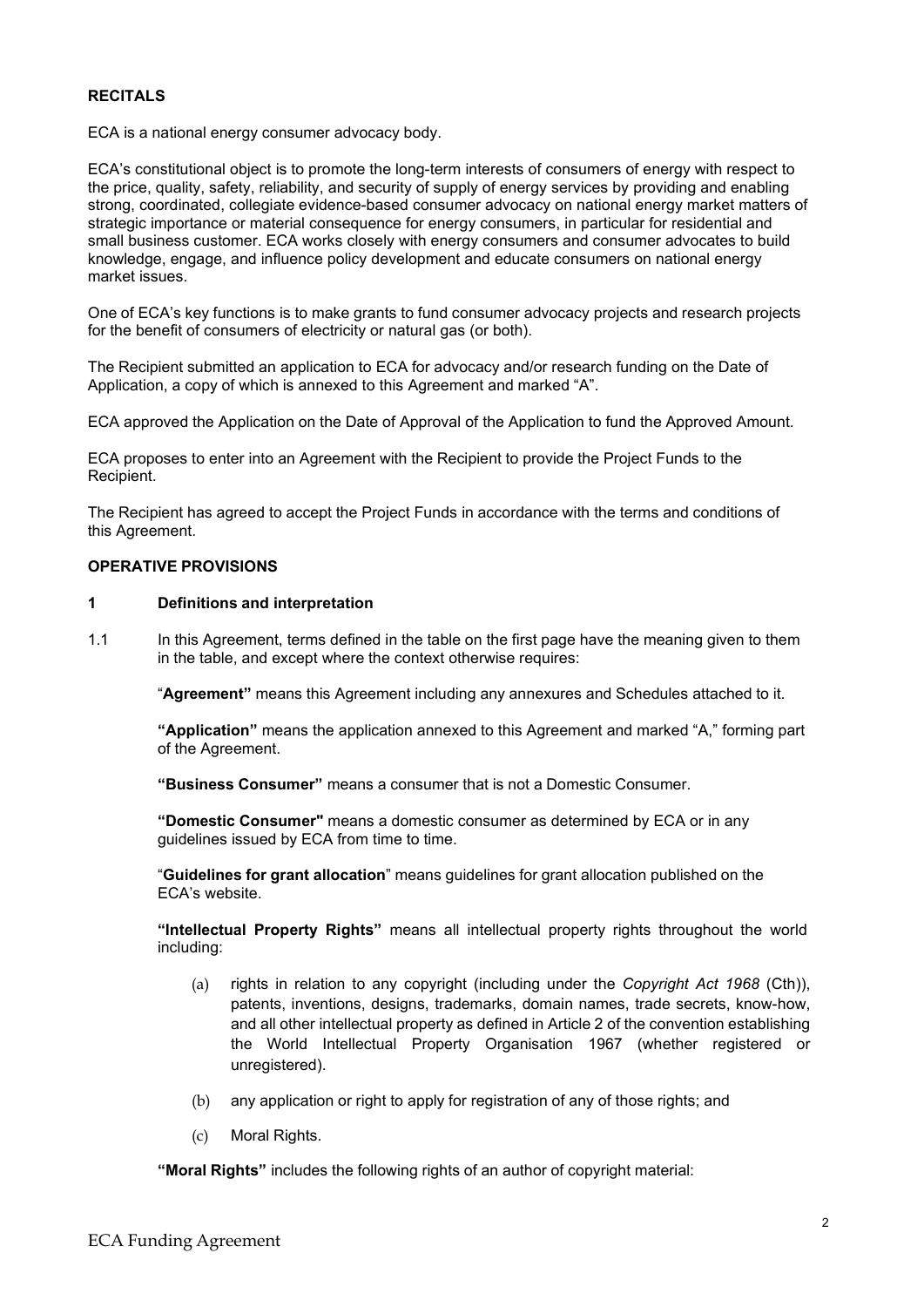- (a) the right of attribution of authorship.
- (b) the right of integrity of authorship; and
- (c) the right not to have authorship falsely attributed.

**"Party"** means a party to this Agreement.

**"Project"** means the project specified in the Description of the Project and the Application.

**"Project Funds"** means the Approved Amount in respect of the Project.

**"Project Materials"** means any materials developed or delivered as part of the Project (including the material listed in the "Outputs and outcomes of the project" section of the Application) by or on behalf of the Recipient.

### 1.2 In this Agreement, except where the context otherwise requires:

- 1.2.1 A singular word includes a plural, and vice versa.
- 1.2.2 A word which suggests one gender includes the other gender.
- 1.2.3 If a word is defined, another part of speech has a corresponding meaning.
- 1.2.4 Any person or company means and includes the legal personal representative, successor in title, and permitted assigns of such person or company as the circumstances may require (including persons taking by novation).
- 1.2.5 Words and expressions importing natural persons include partnerships, bodies corporate, associations and governmental and local authorities and agents.
- 1.2.6 A reference to legislation (including subordinate legislation) is to legislation in force from time to time.
- 1.2.7 A Party to this agreement includes a permitted assignee or permitted substitute of that Party (including persons taking by novation).
- 1.2.8 Headings are for convenience only and do not affect interpretation.
- 1.2.9 Monetary references are references to Australian currency.
- 1.2.10 If the Recipient comprises more than one person, each of the Recipient's obligations will bind those persons jointly and severally and will be enforceable against the Recipient jointly and severally.
- 1.3 To the extent of any inconsistency between the Application and the other parts of this Agreement, the other parts of this Agreement prevail.
- 1.4 For the purposes of this Agreement, ECA may issue a notice, direction, or other communication in accordance with a procedure determined by ECA.

### **2 Funds provided.**

- 2.1 ECA will, subject to all the terms and conditions of this Agreement, including any Special Conditions, provide to the Recipient the Approved Amount in accordance with this clause 2.
- 2.2 The Recipient will invoice (in the form of tax invoice if GST is applicable) ECA for the Approved Amount in accordance with the payment schedule approved by ECA (unless otherwise specified in the Special Conditions). The invoice must contain the Recipient's bank account details for payment.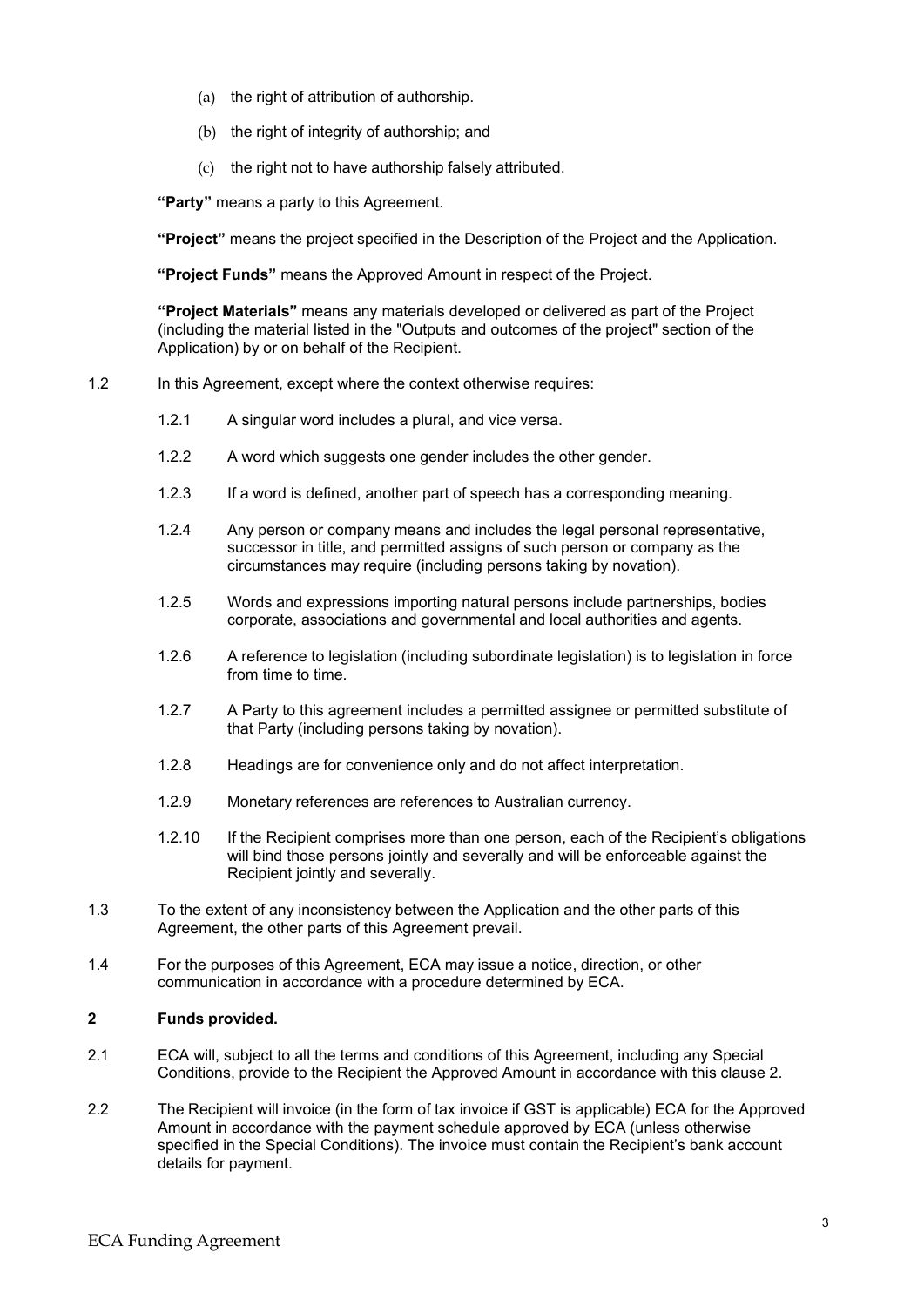- 2.3 ECA will pay the Recipient the amount due under an invoice within 30 days after the date of receipt of a correctly rendered invoice or such earlier time as ECA determines in its sole discretion.
- 2.4 ECA may, by notice to the Recipient, hold back payments to the Recipient if the Recipient refuses, neglects or fails to perform its obligations under this Agreement, until such obligations are completed in accordance with this Agreement.

#### **3 Obligations on Recipient**

- 3.1 The Recipient will commence the Project within a reasonable timeframe agreed with ECA, following the date of this Agreement.
- 3.2 The Recipient will use the funds provided by ECA only for the purposes of the Project and in accordance with this Agreement.
- 3.3 The Recipient will carry out the Project in accordance with the project plan, objectives and timetable set out in the Application (where applicable). Where the Recipient becomes aware that it will not be able to complete the Project in accordance with these requirements, it will immediately notify ECA and comply with the ECA's reasonable directions in relation to any changes to the project plan, objectives, or timetable.
- 3.4 The Recipient may only engage a contractor or consultant to carry out the entire Project with ECA's prior written consent, and subject to all Intellectual Rights in material developed or delivered as part of the Project vesting in the Recipient. Where ECA provides its consent, the Recipient will if requested by ECA provide copies of the contractor or consultant's contract and invoices with the Recipient's invoice for payment of the Approved Amount.
- 3.5 Where the Recipient intends to engage a contractor or consultant to carry out all or part of the Project, the Recipient must comply with any relevant process and reporting procedures specified in the Guidelines for grant allocation.
- 3.6 The Recipient will maintain, and make available to ECA on request, appropriate records, accounts, and reports concerning the expenditure of the Approved Amount.
- 3.7 The Recipient will, upon 7 days' notice during normal business hours or as otherwise agreed:
	- 3.7.1 permit and provide to ECA; or
	- 3.7.2 arrange for an independent third party,

supervised access to the Recipient's premises, books, records, documents, computer systems, equipment, and other property relevant to the performance of this Agreement to verify compliance by the Recipient with its obligations under this Agreement and its likely capacity to continue to comply with its obligations in the future.

- 3.8 The Recipient will provide ECA:
	- 3.8.1 as soon as is reasonably practicable after receiving a written request from ECA during the course of the Project; and
	- 3.8.2 in any event, within 2 months after the completion of the Project,

with a written report that sets out:

- 3.8.3 a comprehensive description of the objectives of the Project.
- 3.8.4 the issues that have been considered for the purposes of the Project.
- 3.8.5 the outcomes that have been achieved in connection with the Project.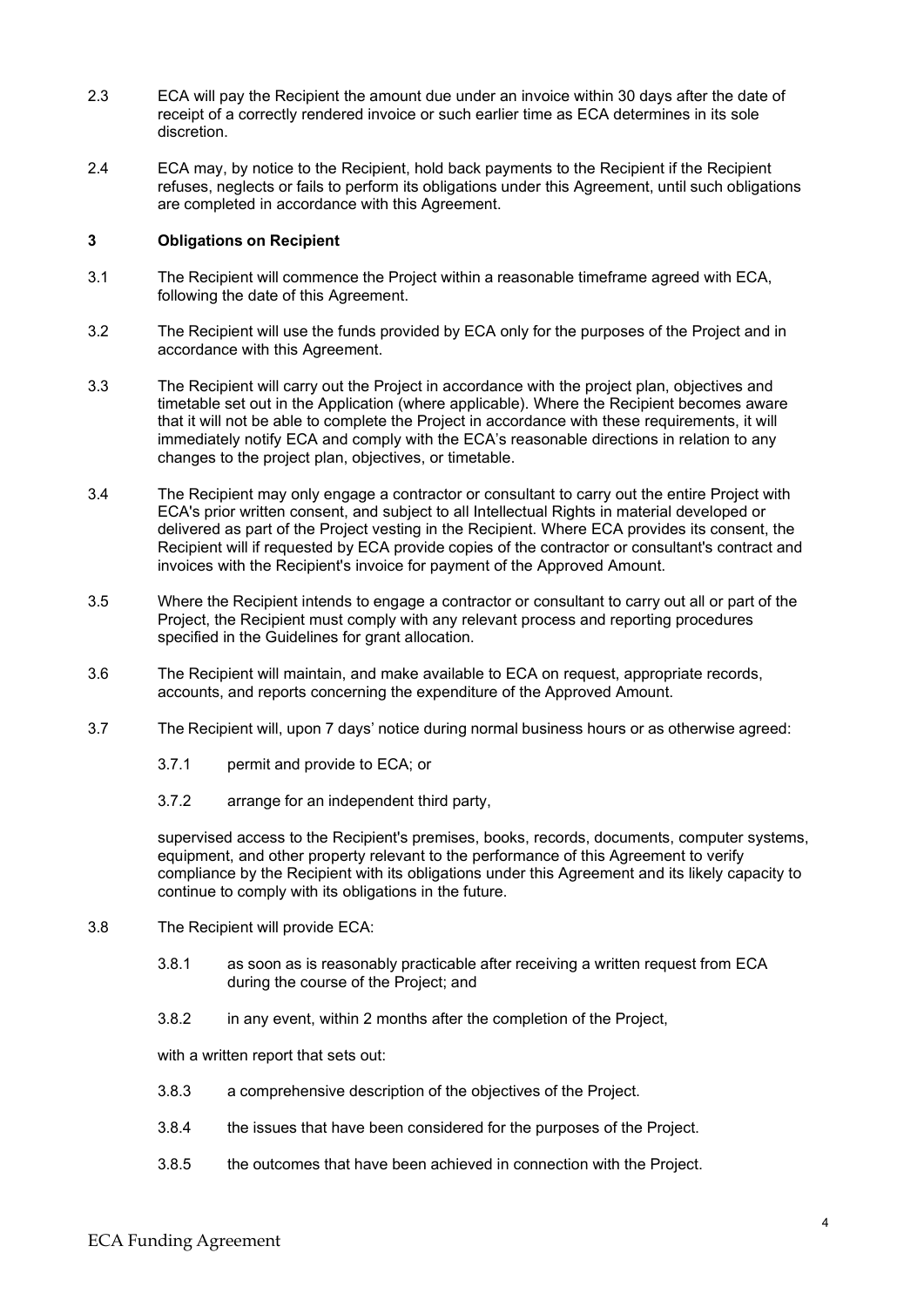- 3.8.6 the costs and expenses associated with the Project, including a detailed breakdown of these costs and expenses against the requirement in clause 3.3; and
- 3.8.7 the Recipient's assessment of the effectiveness of the Project in accordance with any guidelines specified by ECA.
- 3.9 The Recipient will provide a copy of the Project Material to ECA on or prior to publication (including communicating to the public in any media) of any Project Materials. If the Project Material is not substantially in accordance with the Application, ECA, acting reasonably, may direct the Recipient to withdraw or amend the Project Material.
- 3.10 The Recipient must provide to ECA written assurance of the Recipient's performance of the Agreement's special conditions, relevant to the payment of an instalment of the Approved Amount together with an invoice for the instalment. Before final payment, an electronic copy of the written output of the Project including any Project Materials produced by or on behalf of the Recipient must be submitted to ECA.
- 3.11 The Recipient retains ownership of Intellectual Property Rights in the Project Materials.
- 3.12 The Recipient grants to ECA a perpetual, irrevocable, worldwide, royalty-free and licence fee free, non-exclusive licence (including the right of sub licence) to use, reproduce, modify, adapt, publish, edit, transmit, display, distribute or sublicense the Project Materials solely for purposes associated with ECA's objects (as described in the Recitals). In particular, ECA may publish any Project Materials resulting from the Project on its website.
- 3.13 ECA, in its sole discretion, will deem any funds unclaimed by the Recipient under this Agreement three months after the completion date specified in the Application as unspent. ECA will return any such funds to ECA's uncommitted funds unless ECA has approved by notice an extension for the Project.
- 3.14 The Recipient must use its best endeavours to ensure that any author of material comprised in the Project Materials resulting from the Project has provided his or her voluntary and unconditional consent to all or any acts or omissions by the Recipient and its assignees, licensees, or successors in title, including ECA, which would otherwise infringe any Moral Rights the author may have in the Project Materials.
- 3.15 The Recipient will advise ECA of the results of the advocacy covered by the Project within a reasonable period, and in any event, no more than thirty days of becoming aware of those results.
- 3.16 Where ECA decides to seek an independent evaluation of the Project, the Recipient will participate in the evaluation (at its own costs) as reasonably required by ECA, including responding to any issues raised by ECA arising from the evaluation.

### **4 Warranty, indemnity, and other terms**

- 4.1 The Recipient represents and warrants to ECA:
	- 4.1.1 it will promptly notify and fully disclosed to ECA in writing any event or occurrence actual or threatened arising during the Agreement period which could have an adverse effect on the Recipient's ability to perform any of its obligations under this Agreement, including any insolvency, bankruptcy, or anything analogous to this.
	- 4.1.2 it has full power and authority to enter into, perform and observe its obligations under this Agreement.
	- 4.1.3 the execution, delivery and performance of this Agreement has been duly and validly authorised by the Recipient.
	- 4.1.4 the execution and delivery of and compliance with its observations by it under this agreement do not: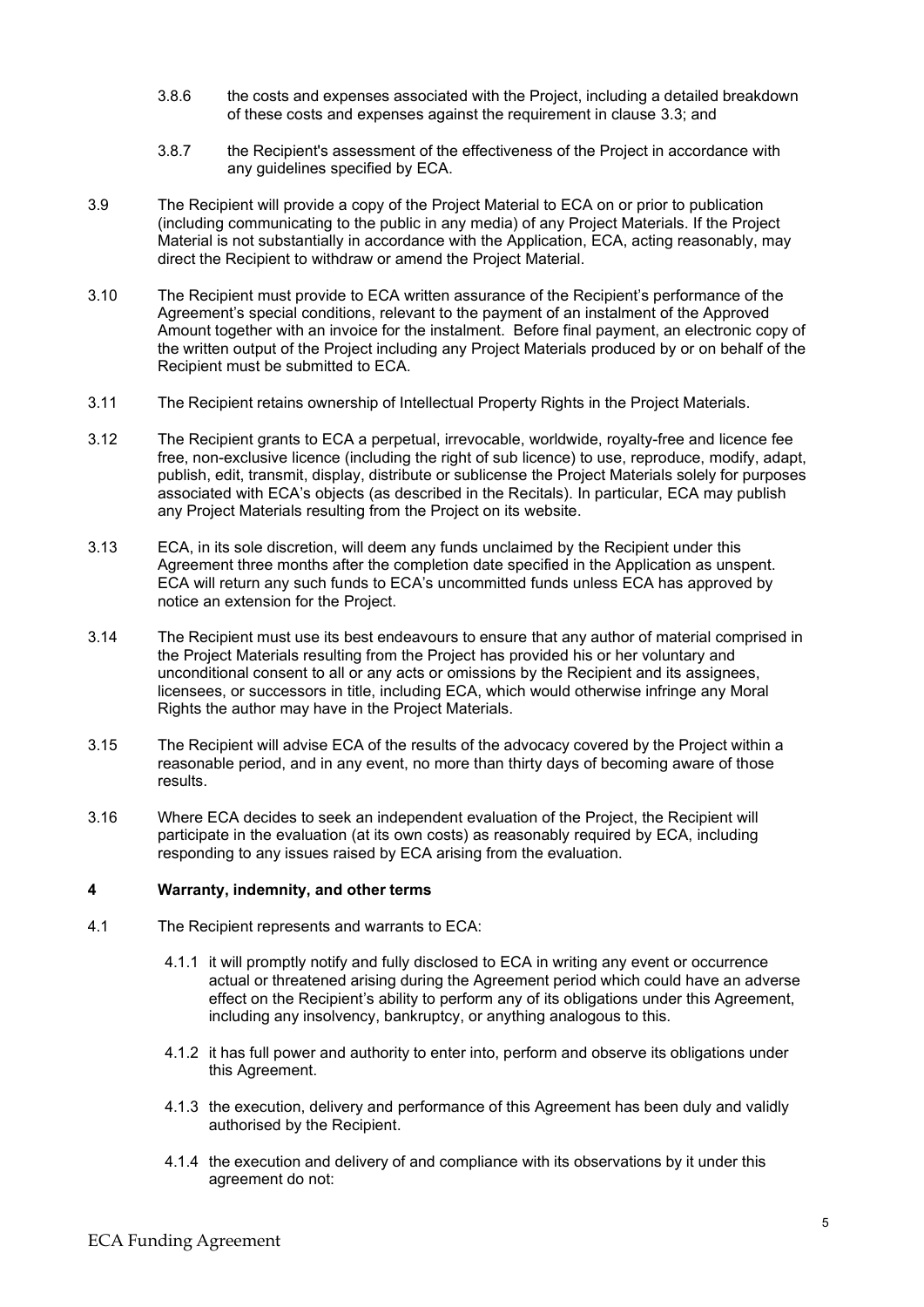- a) contravene any law to which it or any of its property is subject or any order or directive from a government agency binding on it.
- b) contravene its Constitution documents.
- c) contravene any agreement or instrument to which it is a party.
- d) contravene or infringe the intellectual property rights of any person; or
- e) contravene any obligation of it to any other person.
- 4.1.5 No litigation, arbitration, mediation, or proceedings, including investigations are taking place, pending, or threatened against the Recipient, which could have an adverse effect upon its capacity to perform its obligations under this agreement.
- 4.1.6 it has, and will continue to have and to use, the skills, qualifications, and experience, to perform the Project in an efficient and controlled manner, with a high degree of quality and responsiveness and to a standard that complies with this agreement.
- 4.1.7 it has and will continue to have the necessary resources, including financial resources to perform the Project, and it will use those resources to perform the Project.
- 4.2 The recipient acknowledges that ECA, in entering into this Agreement, is relying on the warranties, and represented representations contained in it.
- 4.3 Intellectual Property Rights and title to, or in relation to ECA material remains vested at all times in ECA.
- 4.4 The Recipient must not commercially exploit the work or outcomes of the Project without the agreement of ECA. It will be reasonable for ECA, as a condition of its agreement to seek reimbursement of some or all of the Approved Amount paid by ECA under this Agreement in a manner and over a period of time that enables the Recipient to financially benefit from the exploitation. ECA will not unreasonably refuse its agreement.
- 4.5 The Recipient will unconditionally indemnify and defend ECA and its members of staff, including member, employees, and contractors ("**Those Indemnified**") against losses, damages, claims, costs, and expenses made against, or suffered or incurred by Those Indemnified as a result of carrying out the Project or publication of the Project Materials under the Project. This indemnity continues after the completion of the Project and the termination or expiration of this Agreement.
- 4.6 Each party's liability for breach of this Agreement, or in tort or for any other common law or statutory cause of action relating to this Agreement, for all claims, is limited in the aggregate to the amount of the Approved Amount.
- 4.7 If any applicable legislation prohibits the exclusion of liability by a party in the manner contemplated by this clause 4 with respect to particular loss or damage, then:
	- a) the exclusion does not apply to that loss or damage; and b) that party's liability is only limited or excluded with respection
	- that party's liability is only limited or excluded with respect to that loss or damage in the manner permitted under that legislation (if any).
- 4.8 The Parties acknowledge that ECA has made no contribution, directly or indirectly (other than the grant of funding referred to in clause 2.1), to the Project or the publication of Project Materials under the Project nor have they supplied any information which the Recipient has used or may use in the compilation of such Project Materials.
- 4.9 The Recipient will include the following acknowledgement and disclaimer in all publications and promotional material relating to the Project:

"*This project was funded by Energy Consumers Australia Limited [\(www.energyconsumersaustralia.com.au\)](http://www.energyconsumersaustralia.com.au/) as part of its grants process for consumer advocacy projects and research projects for the benefit of consumers of electricity and natural gas.*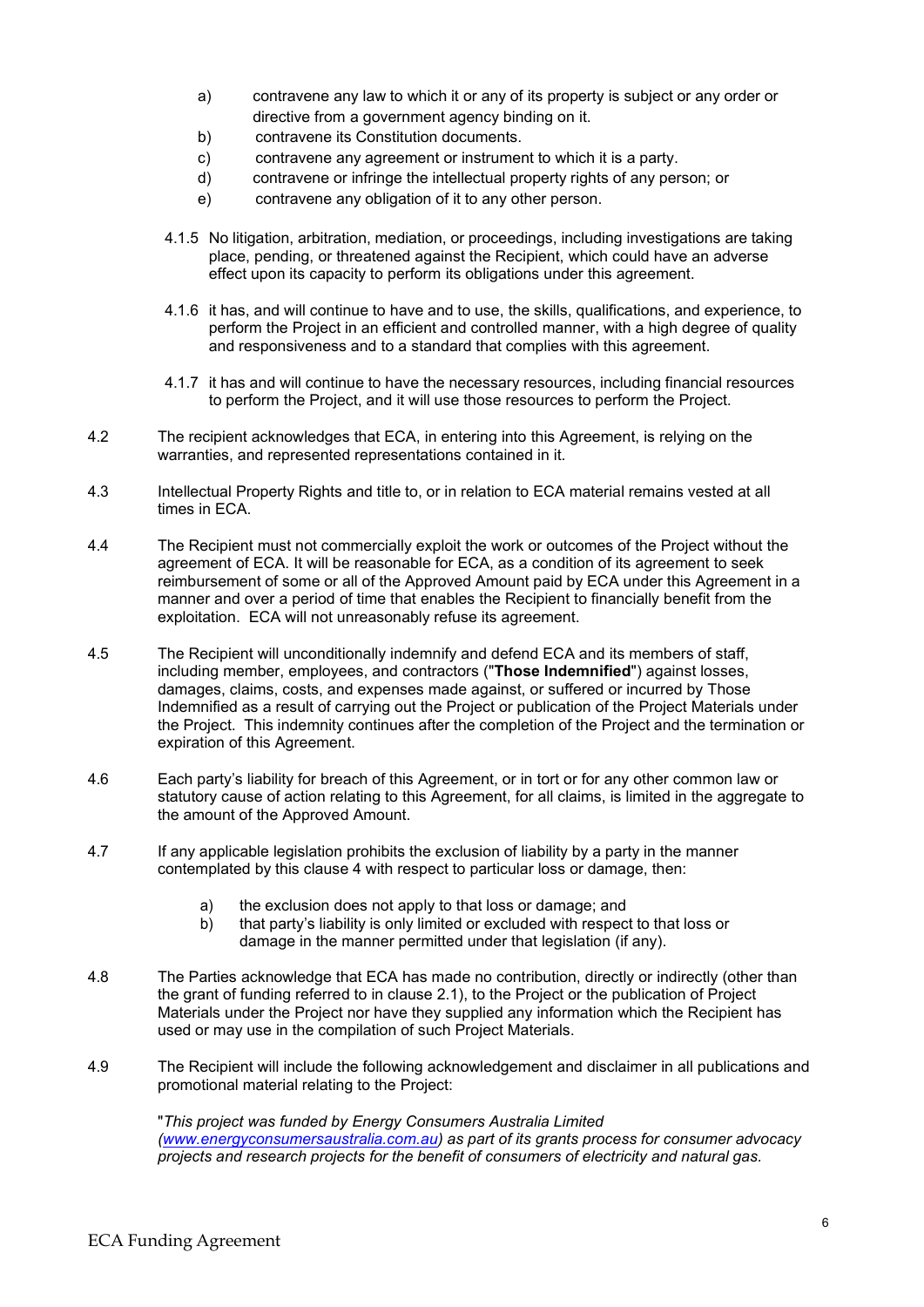*The views expressed in this document do not necessarily reflect the views of Energy Consumers Australia.*"

4.10 Each provision of this clause, including each representation, warranty survives the expiration or termination of this Agreement.

#### **5 Dispute Resolution**

- 5.1 If a dispute arises out of or in relation to this Agreement, the Parties must attempt to settle the dispute in accordance with this clause 5 before resorting to court proceedings or any other dispute resolution process:
	- 5.1.1 A Party claiming that a dispute has arisen out of or in relation to this Agreement, must give written notice of the dispute to the other Party. The notice must include, among other things, the nature of the dispute. On receipt of this notice, the Parties must within twenty-one days of receipt seek to resolve the dispute.
	- 5.1.2 If the dispute is not resolved within a twenty-one-day period, or within such further period as agreed between the Parties in writing, the Parties must submit the dispute to a mediator mutually selected by the Parties.
	- 5.1.3 If the Parties do not agree on a mediator within 7 days after the referral of the dispute to mediation, the Parties must submit the dispute to a person appointed by the Chair of Resolution Institute, ACN 008 651 232, Suite 602, Level 6, Tower B, Zenith Centre, 821-843 Pacific Highway, Chatswood, NSW; phone: 02 9251 3366, fax: 02 9251 3733, e-mail: [infoaus@resolution.institute.com.au,](mailto:infoaus@resolution.institute.com.au) or the Chair's designated representative.
	- 5.1.4 The most recent version of the Resolution Institute Mediation Rules will apply to the mediation. These rules may be amended from time to time and are available from the Resolution Institute.
	- 5.1.5 Each party must meet its own costs of and in connection with any mediation under this clause 5.
	- 5.1.6 If the dispute is not settled within twenty-eight days (or such other period as agreed between the Parties in writing) after appointment of the mediator, or if no mediator is appointed within twenty-eight days of the referral of the dispute to mediation, the Parties may pursue any other procedure available at law for the resolution of the dispute.
	- 5.1.7 To the extent practicable to do so, the Recipient must continue performing this Agreement while a dispute is being dealt with in accordance with this clause 5, other than such obligations or parts of obligations which are the subject of the dispute.
- 5.2 Nothing in this clause 5 will prevent either Party from seeking urgent interlocutory relief.

#### **6 Termination**

- 6.1 ECA may terminate this Agreement immediately by notifying the Recipient if the Recipient:
	- 6.1.1 is in breach of this Agreement and, where the breach is capable of being remedied, has failed to remedy the breach within 30 days after notice by ECA: or
	- 6.1.2 becomes subject to any form of insolvency or bankruptcy administration; or
	- 6.1.3 does not commence the Project within 12 months of the date of this Agreement and ECA may recover any payments made as a debt immediately due and payable; or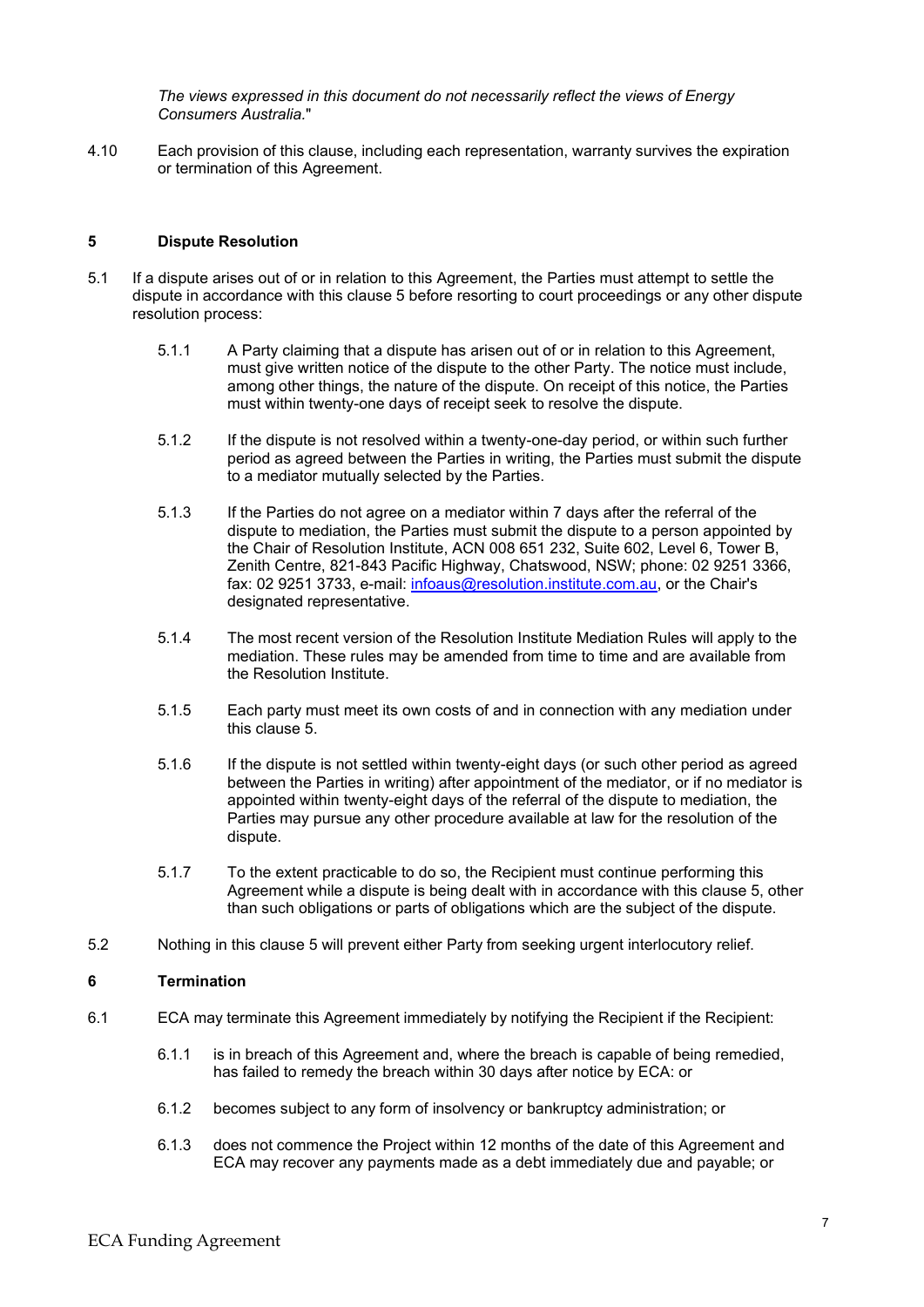- 6.1.4 suspends activity on a Project or does not invoice ECA within 60 days of an invoice date set out in the special conditions.
- 6.2 On termination:
	- 6.2.1 the Recipient must return any funds that have already been paid but are unspent to ECA;
	- 6.2.2 ECA must pay the Recipient the funds for Project work performed up until the date of termination;
	- 6.2.3 subject to this clause 6.4 and any other obligations that survive termination of this agreement, each party will be regarded as discharged from any further obligations under this agreement.

#### **7 Notice, governing law, entire agreement, and general provisions**

- 7.1 Notice for the purpose of this Agreement may be given by email or post at the address of a Party set out on the first page or at such address as given by a Party to the other for the purpose of this clause.
- 7.2 A posted notice will be deemed delivered after 3 Business Days. An email notice will be deemed delivered at the time in the place to which it is sent equivalent to the time shown on the transmission email produced when sent.
- 7.3 This Agreement is governed by the law in New South Wales, and the Parties submit to the jurisdiction of the New South Wales courts.
- 7.4 This Agreement supersedes any previous written or oral agreement or negotiation between the Parties in relation to the matters dealt with in this Agreement and contains the whole agreement between the Parties relating to the subject matter of this Agreement, to the exclusion of any terms implied by law which may be excluded by contract.
- 7.5 Each provision of this Agreement is individually severable. If any provision is or becomes unenforceable or invalid, it is to be treated as being severed from the Agreement, but the rest of the Agreement will not be affected.
- 7.6 The Recipient is not, by virtue of this Agreement, or for any purpose, an employee, partner, or agent of the ECA, or invested with any power or authority to bind or represent ECA. The Recipient must not, and must ensure its personnel do not, represent itself as associated with or able to bind or represent ECA.
- 7.7 The Recipient must in carrying out this Agreement comply with the provisions of any relevant law, including, specifically, the Privacy Act, 1988 and any other law or policies notified to the recipient in writing from time to time.
- 7.8 The Recipient warrants that, to the best of its knowledge, after making diligent enquiry, at the date of signing this agreement, no conflict exists or is likely to arise in the performance of its obligations under this Agreement.

#### **8 Novation or assignment of this agreement**

8.1 Neither party may assign, transfer, novate, or otherwise deal in any manner with, all or any part of the benefit of this Agreement and any of its rights, remedies, powers, duties, and obligations under this Agreement to any person without the consent of the other party.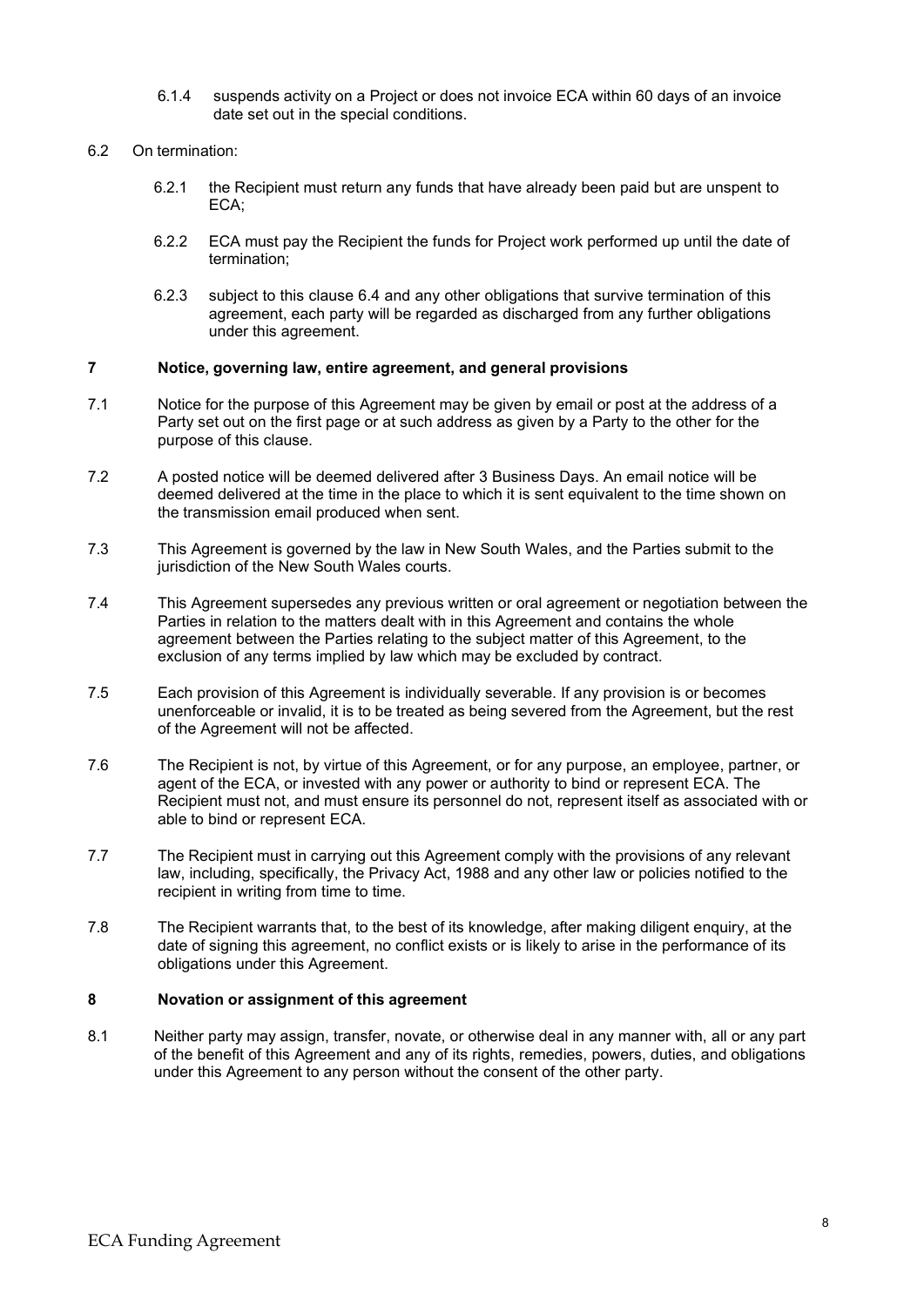EXECUTED as an agreement on 2021.

Signed for and on behalf of the Recipient by  $($ 

................................................................................. )

(Signature of Recipient)

)  $\mathcal{L}$ ) )

 $\lambda$ 

Signed for and on behalf of Energy Consumers Australia Limited by its Chief Executive Officer ) Australia Limited by its Chief Executive Officer ( )<br>Lynne Gallagher ( )<br>( )

) (Signature of Chief Executive Officer)